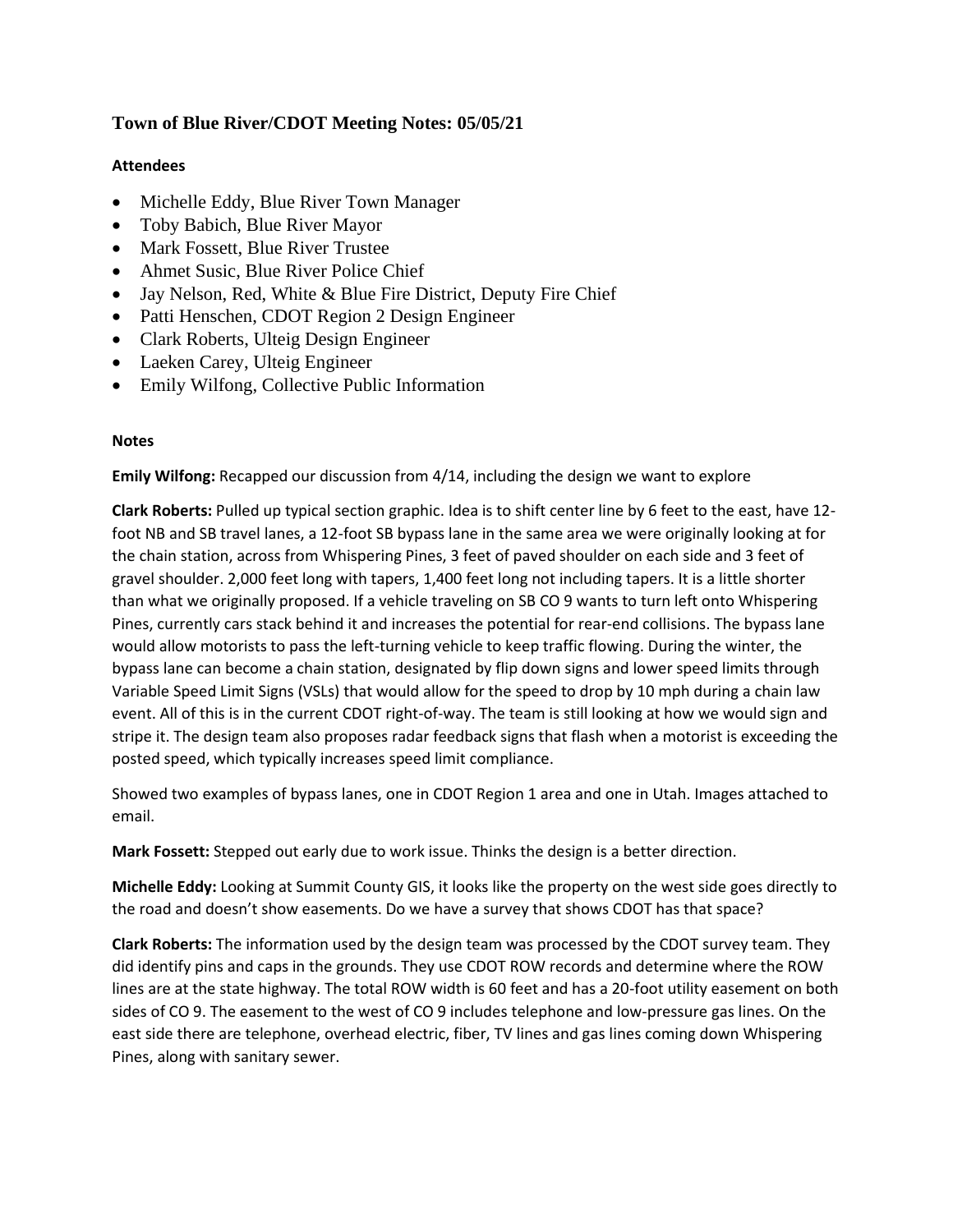**Michelle Eddy:** The signage sounds reasonable, but what about lighting. It's a big concern for surround homes.

**Clark Roberts:** We got the message that this is a major concern for stakeholders and at this time we aren't proposing any lighting. We believe we can evaluate if it functions safely without it.

**Jay Nelson:** Any thoughts on reducing the speed limit?

**Clark Roberts:** Not at this time in talking with CDOT Region 3. To encourage the slowing down of traffic, we would try to change roadway features, including adding radar feedback signs. People usually understand that if the highway changes, their behavior also has to change. The only time we would change the speed limit is during the chain law.

**Chief Susic:** The last time we talked we discussed an acceleration lane coming out of Whispering Pines.

**Clark Roberts:** At this point, we didn't dive into that option much because the type of funding we are using – freight funds – don't allow roadway improvements that aren't associated with a chain station. We believe the bypass lane is the best way to provide benefit to the Town and for chains in the winter. There are safety and operation benefits throughout the year when the chain law isn't in effect.

**Chief Susic:** Will you put permanent VMS boards in?

**Clark Roberts:** No, would use flip down signs and a sign that says Chain Station ½ Mile Ahead with flashing beacons further north.

**Chief Susic:** Are we only talking about a speed reduction in the chain up station area or could we extend it further north and south? The last couple storms with closures of I-70, there were a lot of issues at dead man's curve on CO 9 at MP 81.75. Had a couple stuck trucks and it put traffic to a standstill.

**Clark Roberts:** On I-70 it is a good half mile in each direction for speed reductions during chain law. We can discuss with Region 3 and hopefully extend it a bit. We will forward crash data using the same limits from Alma to Breckenridge. The spreadsheet will include the exact mile posts where crashes are happening.

**Chief Susic:** Speed reduction will be a huge factor to protect motorists and first responders. Everyone is interested in keeping traffic moving. We had to close the whole road for a crash recently.

**Clark Roberts:** Speed limit reduction will be tied to the chain law. We could likely justify moving the boundary further north and south on CO 9 to encompass a bigger area.

**Chief Susic:** Does CDOT have existing fiber for signs?

**Patti Henschen:** No, CDOT's fiber doesn't extend further south than Boreas Pass. It's part of CDOT's 20 year plan, so it will be a long time before fiber is placed in the area. Cameras are currently operating on cell phone modem and so would the VSL signs.

**Chief Susic:** Would it be voluntary compliance for the chain law?

**Clark Roberts:** CDOT won't enforce it. CSP does get called out and fines trucks when they aren't compliant, but they don't have the resources to man the station.